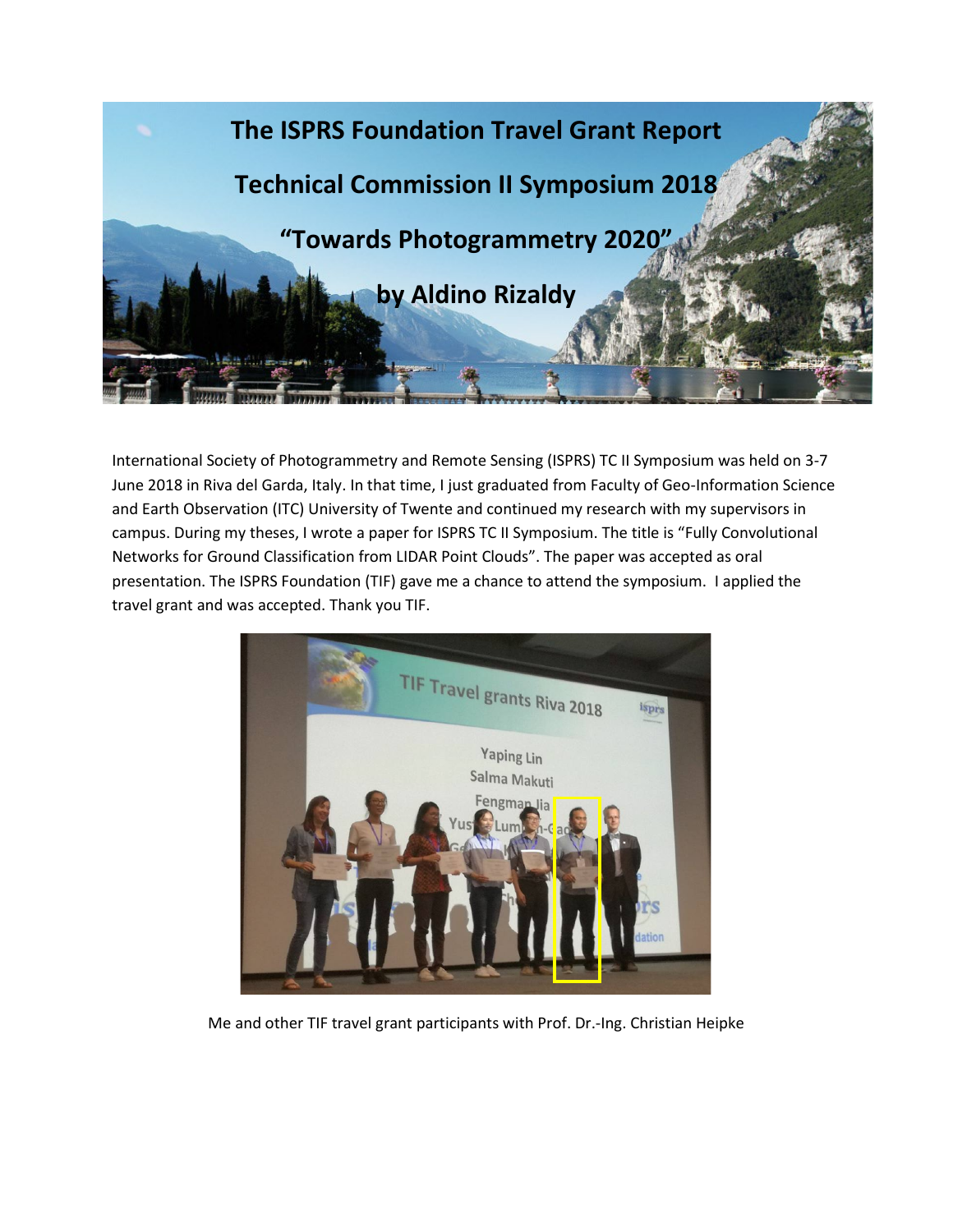## **The Event**

The symposium was opened by Dr. Fabio Remondino in a plenary session, followed by Davide Scaramuzza as a keynote speaker. The presentation by Davide was very interesting. He showed to us the future of drone. While traditional drone fly by following the path using GPS, future drone will fly using Artificial Intelligence (AI). GPS is no longer needed. This smart drone is pre-trained using deep learning approach. I was very interested to this topic as many drones fail during the flight (mainly because poorly experienced pilot) and there are many people using drones for recreational purpose in my country Indonesia. If this technology could be adopted, I believe the accident caused by the drones will be significantly dropped.



Slide by Davide Scaramuzza

The other keynote speaks were also very interested. Dr. Andre' Streilein from Swisstopo, Switzerland explained the transformation of National Mapping Agencies (NMA) in a digital era. Since I am working for NMA in Indonesia, obviously, his presentation attracted my attention. The future of NMA should produce map not only in 2D format, but also 3D format as many information has been lost if the map is in 2D format while our world is 3D. In Indonesia, we still produce map in 2.5D. I hope we can move to the fully 3D data.

The oral sessions offer various topics in photogrammetry. As my study focus on Machine Learning / Deep Learning, I attended the sessions related to that. One of them is "ROOFN3D: DEEP LEARNING TRAINING DATA FOR 3D BUILDING RECONSTRUCTION" by Andreas Weichmann. It is very important for supervised classifiers to have a reliable training data in order to perform the task successfully.